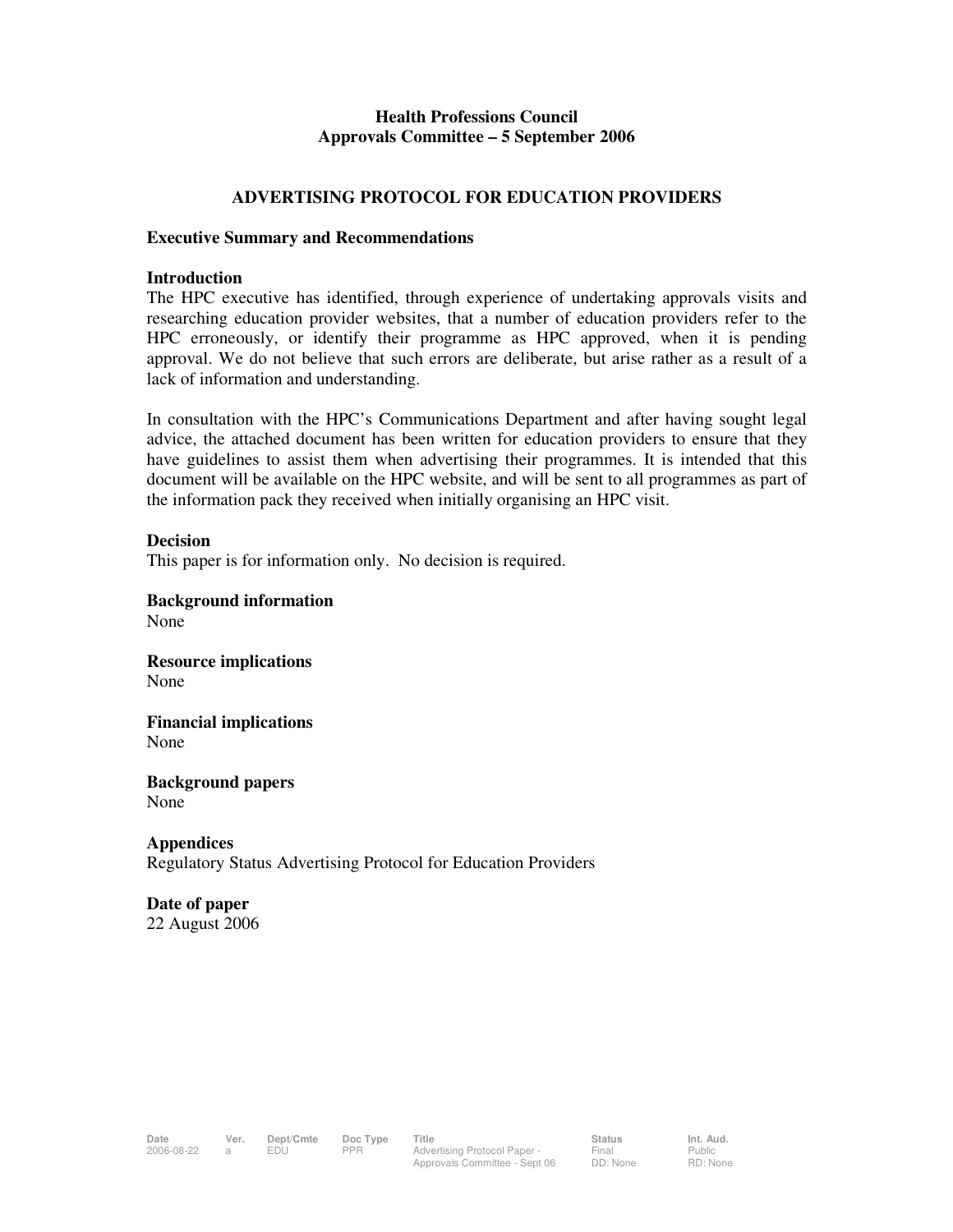

# **Regulatory Status Advertising Protocol for Education Providers**

## **Education – Approvals and Monitoring Department**

The HPC is a regulatory body whose main aim is to protect the public. We currently regulate 13 professions and may regulate further professions in the future. The professions we currently regulate are:

- Arts therapists;
- Biomedical scientists;
- Chiropodists and podiatrists;
- Clinical scientists;
- Dietitians:
- Occupational therapists;
- Operating department practitioners;
- **•** Orthoptists;
- Paramedics;
- Physiotherapists;
- **Prosthetists and orthotists;**
- Radiographers; and
- Speech and language therapists.

In line with the UK model of regulation, we protect the title of the practitioner rather than the role of the practitioner. This means that if an individual is practicing under one of the professional titles protected by us, and is not registered with us; they are not practising legally and are liable to prosecution.

In order to meet our aim of protecting the public, we undertake a number of tasks, one of which is to approve and monitor pre-registration educational programmes offered by education providers for the professions we regulate. Once a student successfully completes an HPC approved pre-registration programme, they are eligible to apply for HPC registration.

We also undertake visits to post-registration supplementary prescribing and LA/POMs programmes for allied health professionals who are already HPC registered. Students who successfully complete these programmes will have their registration annotated with the additional qualification.

| ate      | Ver. | ľ |  |
|----------|------|---|--|
| 06-08-22 |      |   |  |

Final DD: None

Public RD: None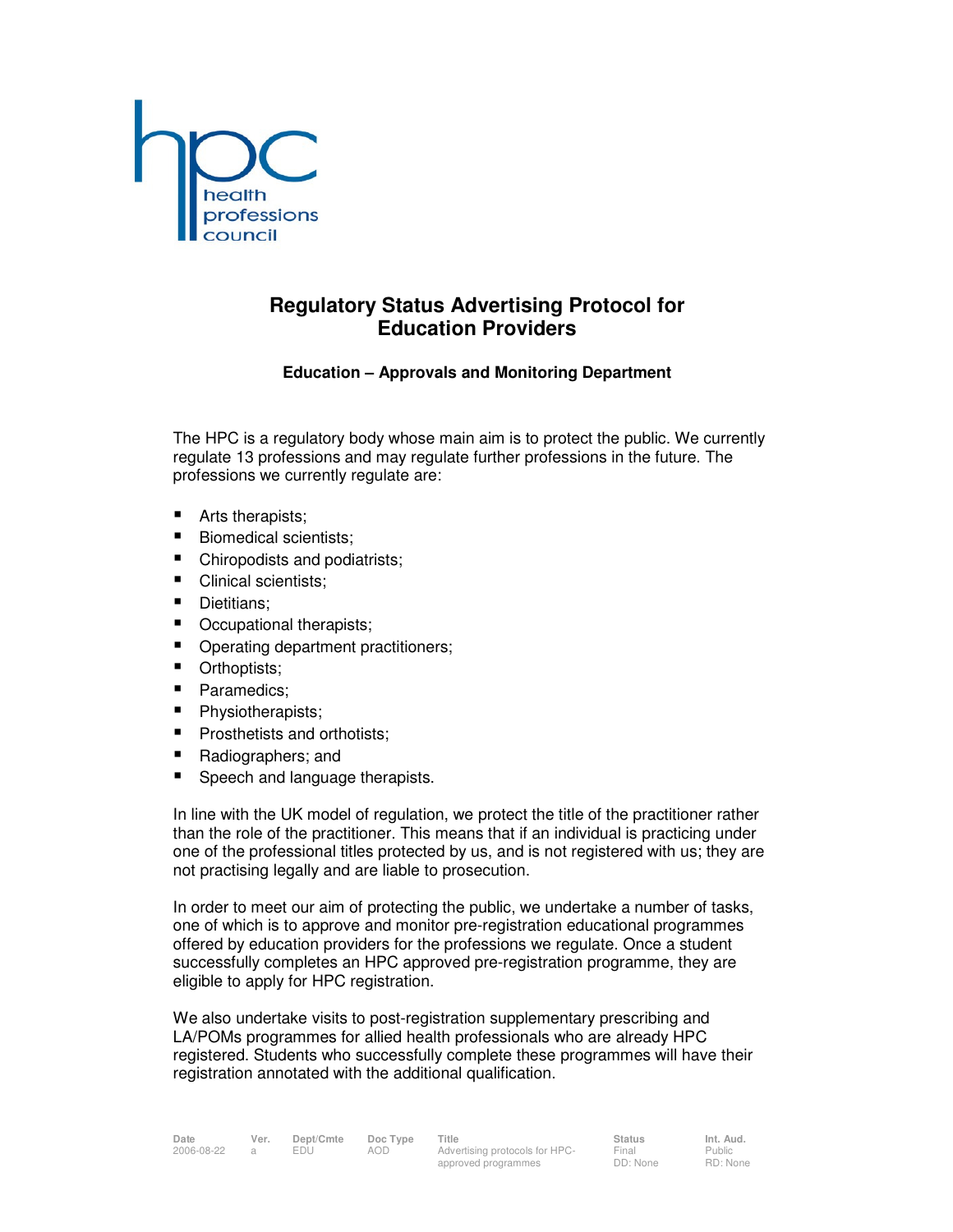The term 'HPC approved' applies only to those programmes which have been approved by the relevant HPC Committee and which appear on the HPC's list of approved programmes. Please refer to our website at: www.hpc-uk.org

We have provided the following information to assist education providers who offer programmes in the above disciplines to correctly inform prospective students about the regulatory status of their programmes. The information provides guidelines about referring to the HPC in promotional materials and may also be useful to education providers when preparing documentation for a HPC Visit.

### **General advertising/promotional information:**

- All advertising and promotional materials, including written and website materials, relating to an education or training programme for any of the HPC regulated professions must be accurate and must not be misleading, false or exaggerated.
- The term 'state registered' is no longer used by the professions we regulate and should not be incorporated into any materials relating to an HPC approved programme.
- The HPC is not a professional body and should not be referred to as such in any materials related to an HPC approved programme.
- The HPC should be referred to as a 'regulatory body' or 'statutory regulator' in any materials relating to an HPC approved programme (or a programme pending HPC approval).
- The HPC 'approves' educational programmes. We do not 'accredit' or 'validate' programmes. Advertising, promotional and programme documentation should reflect this terminology where possible.
- An educational programme, which does not provide eligibility for graduates to apply for HPC registration, should not contain any reference to an HPC protected title in the programme title.
- Programme materials or education provider policies must clearly state that an aegrotat or otherwise compensatory award, does not provide eligibility for admission to the HPC Register or for annotation of an individual's current registration

### **Advertising/promotion of HPC approved programmes:**

- The term 'HPC approved' may only be used in promotional material for the programme if;
	- o the programme has been approved by the HPC's Education and Training Committee and leads to eligibility for graduates to apply for HPC registration, or,
	- o the programme has been approved by the HPC's Education and Training Committee and leads to annotation of the registered practitioner's registration.
- Following final HPC approval of a programme, which will be confirmed in writing, the programme may be advertised on the UCAS system as being HPC approved. We have provided a standard statement to UCAS for such

| Date              | Ver. | Dept/Cmte | Doc Type            | Title                          | <b>Status</b> | Int. Aud. |
|-------------------|------|-----------|---------------------|--------------------------------|---------------|-----------|
| 2006-08-22<br>EDU |      |           | aod                 | Advertising protocols for HPC- | Final         | Public    |
|                   |      |           | approved programmes | DD: None                       | RD: None      |           |